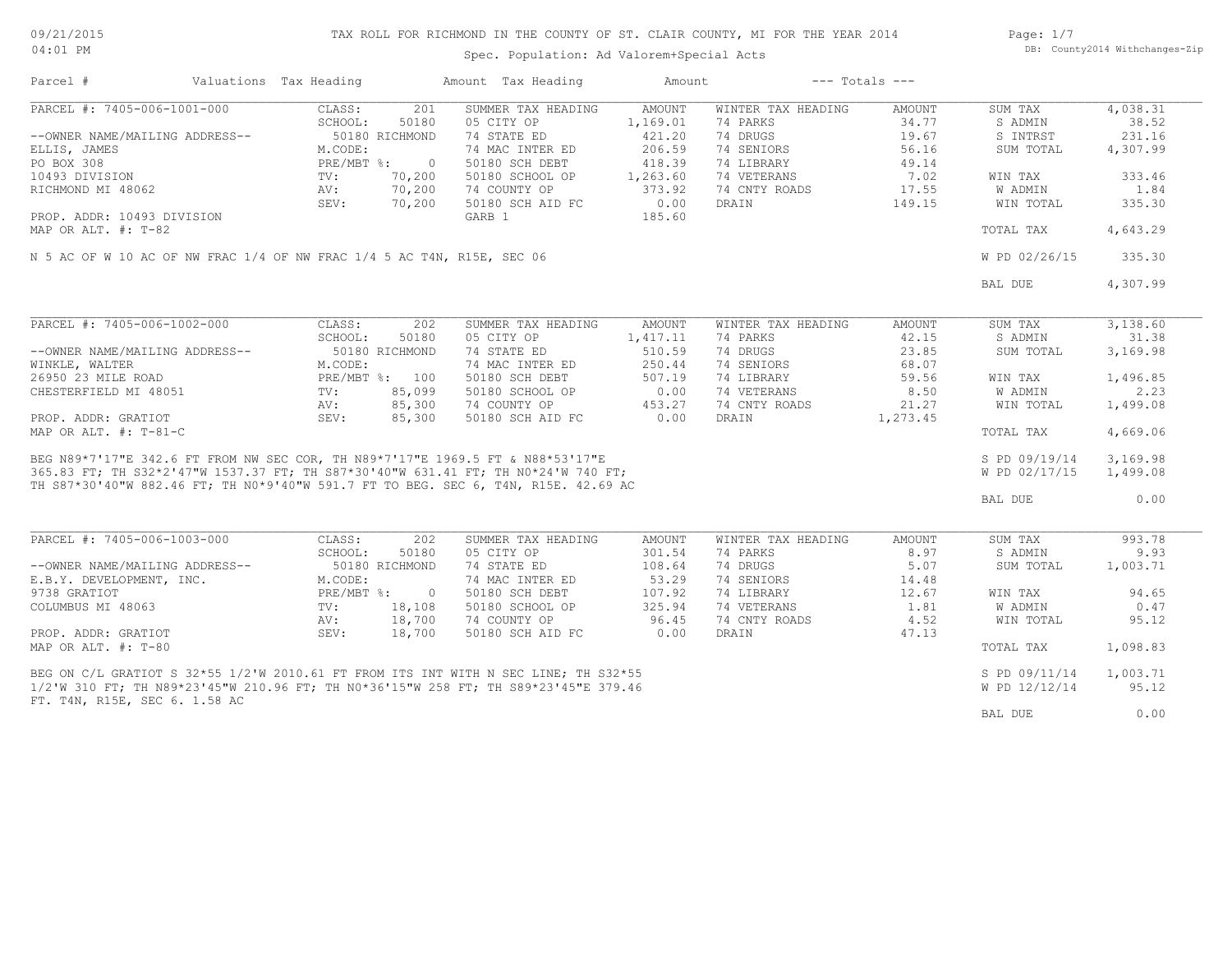09/21/2015 04:01 PM

### TAX ROLL FOR RICHMOND IN THE COUNTY OF ST. CLAIR COUNTY, MI FOR THE YEAR 2014

Spec. Population: Ad Valorem+Special Acts

Page: 2/7 DB: County2014 Withchanges-Zip

| Parcel #                          | Valuations Tax Heading |                | Amount Tax Heading                                                                                                                                                      | Amount   |                    | $---$ Totals $---$ |               |          |
|-----------------------------------|------------------------|----------------|-------------------------------------------------------------------------------------------------------------------------------------------------------------------------|----------|--------------------|--------------------|---------------|----------|
| PARCEL #: 7405-006-1004-000       | CLASS:                 | 202            | SUMMER TAX HEADING                                                                                                                                                      | AMOUNT   | WINTER TAX HEADING | AMOUNT             | SUM TAX       | 1,446.77 |
|                                   | SCHOOL:                | 50180          | 05 CITY OP                                                                                                                                                              | 438.99   | 74 PARKS           | 13.05              | S ADMIN       | 14.46    |
| --OWNER NAME/MAILING ADDRESS--    | 50180 RICHMOND         |                | 74 STATE ED                                                                                                                                                             | 158.17   | 74 DRUGS           | 7.38               | SUM TOTAL     | 1,461.23 |
| E.B.Y. DEVELOPMENT, INC.          | M.CODE:                |                | 74 MAC INTER ED                                                                                                                                                         | 77.58    | 74 SENIORS         | 21.08              |               |          |
| 9738 GRATIOT                      | PRE/MBT %:             | $\overline{0}$ | 50180 SCH DEBT                                                                                                                                                          | 157.11   | 74 LIBRARY         | 18.45              | WIN TAX       | 755.27   |
| COLUMBUS MI 48063                 | $\text{TV}$ :          | 26,362         | 50180 SCHOOL OP                                                                                                                                                         | 474.51   | 74 VETERANS        | 2.63               | W ADMIN       | 0.69     |
|                                   | AV:                    | 41,400         | 74 COUNTY OP                                                                                                                                                            | 140.41   | 74 CNTY ROADS      | 6.59               | WIN TOTAL     | 755.96   |
| PROP. ADDR: GRATIOT               | SEV:                   | 41,400         | 50180 SCH AID FC                                                                                                                                                        | 0.00     | DRAIN              | 686.09             |               |          |
| MAP OR ALT. #: T-83               |                        |                |                                                                                                                                                                         |          |                    |                    | TOTAL TAX     | 2,217.19 |
|                                   |                        |                | S 5 AC OF W 10 AC OF NW FRAC 1/4 OF NW FRAC 1/4 & N FRAC 1/2 OF SW FRAC 1/4 OF NW                                                                                       |          |                    |                    | S PD 09/11/14 | 1,461.23 |
| FRAC 1/4, SEC 6, T4N, R15E, 23 AC |                        |                |                                                                                                                                                                         |          |                    |                    | W PD 12/12/14 | 755.96   |
|                                   |                        |                |                                                                                                                                                                         |          |                    |                    | BAL DUE       | 0.00     |
|                                   |                        |                |                                                                                                                                                                         |          |                    |                    |               |          |
| PARCEL #: 7405-006-1005-000       | CLASS:                 | 201            | SUMMER TAX HEADING                                                                                                                                                      | AMOUNT   | WINTER TAX HEADING | AMOUNT             | SUM TAX       | 3,062.39 |
|                                   | SCHOOL:                | 50180          | 05 CITY OP                                                                                                                                                              | 929.21   | 74 PARKS           | 27.64              | S ADMIN       | 30.62    |
| --OWNER NAME/MAILING ADDRESS--    | 50180 RICHMOND         |                | 74 STATE ED                                                                                                                                                             | 334.80   | 74 DRUGS           | 15.64              | SUM TOTAL     | 3,093.01 |
| SUBCARRIER COMMUNICATIONS, INC    | M.CODE:                |                | 74 MAC INTER ED                                                                                                                                                         | 164.21   | 74 SENIORS         | 44.64              |               |          |
| 139 WHITE OAK LANE                | PRE/MBT %: 0           |                | 50180 SCH DEBT                                                                                                                                                          | 332.56   | 74 LIBRARY         | 39.06              | WIN TAX       | 493.74   |
| OLD BRIDGE NJ 08857               | TV:                    | 55,800         | 50180 SCHOOL OP                                                                                                                                                         | 1,004.40 | 74 VETERANS        | 5.58               | W ADMIN       | 1.46     |
|                                   | AV:                    | 55,800         | 74 COUNTY OP                                                                                                                                                            | 297.21   | 74 CNTY ROADS      | 13.95              | WIN TOTAL     | 495.20   |
| PROP. ADDR: 10435 DIVISION        | SEV:                   | 55,800         | 50180 SCH AID FC                                                                                                                                                        | 0.00     | DRAIN              | 347.23             |               |          |
| MAP OR ALT. $\#$ : T-81-A         |                        |                |                                                                                                                                                                         |          |                    |                    | TOTAL TAX     | 3,588.21 |
|                                   |                        |                |                                                                                                                                                                         |          |                    |                    | S PD 07/10/14 | 3,093.01 |
|                                   |                        |                |                                                                                                                                                                         |          |                    |                    |               |          |
|                                   |                        |                |                                                                                                                                                                         |          |                    |                    | W PD 12/15/14 | 495.20   |
|                                   |                        |                |                                                                                                                                                                         |          |                    |                    | BAL DUE       | 0.00     |
| PARCEL #: 7405-006-1005-100       | CLASS:                 | 703            | SUMMER TAX HEADING                                                                                                                                                      | AMOUNT   | WINTER TAX HEADING | <b>AMOUNT</b>      | SUM TAX       | 0.00     |
|                                   | SCHOOL:                | 50180          | 05 CITY OP                                                                                                                                                              | 0.00     | 74 PARKS           | 0.00               | S ADMIN       | 0.00     |
| --OWNER NAME/MAILING ADDRESS--    |                        | 50180 RICHMOND | 74 STATE ED                                                                                                                                                             | 0.00     | 74 DRUGS           | 0.00               | SUM TOTAL     | 0.00     |
|                                   |                        |                |                                                                                                                                                                         |          |                    |                    |               |          |
| CITY OF RICHMOND                  | M.CODE:                |                | 74 MAC INTER ED                                                                                                                                                         | 0.00     | 74 SENIORS         | 0.00               |               |          |
| PO BOX 457                        | PRE/MBT %:             | $\circ$        | 50180 SCH DEBT                                                                                                                                                          | 0.00     | 74 LIBRARY         | 0.00               | WIN TAX       | 0.00     |
| RICHMOND MI 48062                 | TV:                    | $\circ$        | 50180 SCHOOL OP                                                                                                                                                         | 0.00     | 74 VETERANS        | 0.00               | W ADMIN       | 0.00     |
|                                   | AV:                    | $\circ$        | 74 COUNTY OP                                                                                                                                                            | 0.00     | 74 CNTY ROADS      | 0.00               | WIN TOTAL     | 0.00     |
| PROP. ADDR: 10525 DIVISION        | SEV:                   | $\bigcirc$     | 50180 SCH AID FC                                                                                                                                                        | 0.00     |                    |                    |               |          |
| MAP OR ALT. #: T-81-A             |                        |                |                                                                                                                                                                         |          |                    |                    | TOTAL TAX     | 0.00     |
|                                   |                        |                | N 1/2 OF SEC 6, T4N, R15E, DESC AS: COMM AT NW COR SEC 6, TH N89*07'17"E 342.60 FT;<br>TH S00*09'46"E 591.70 FT TO POB: TH S00*09'46"E 400.00 FT; TH N87*30'12"E 366.00 |          |                    |                    | BAL DUE       | 0.00     |

AC FT; N00\*09'46"W 400.00 FT; TH S87\*30'12"W 366.00 FT TO BEG. CITY OF RICHMOND. 3.36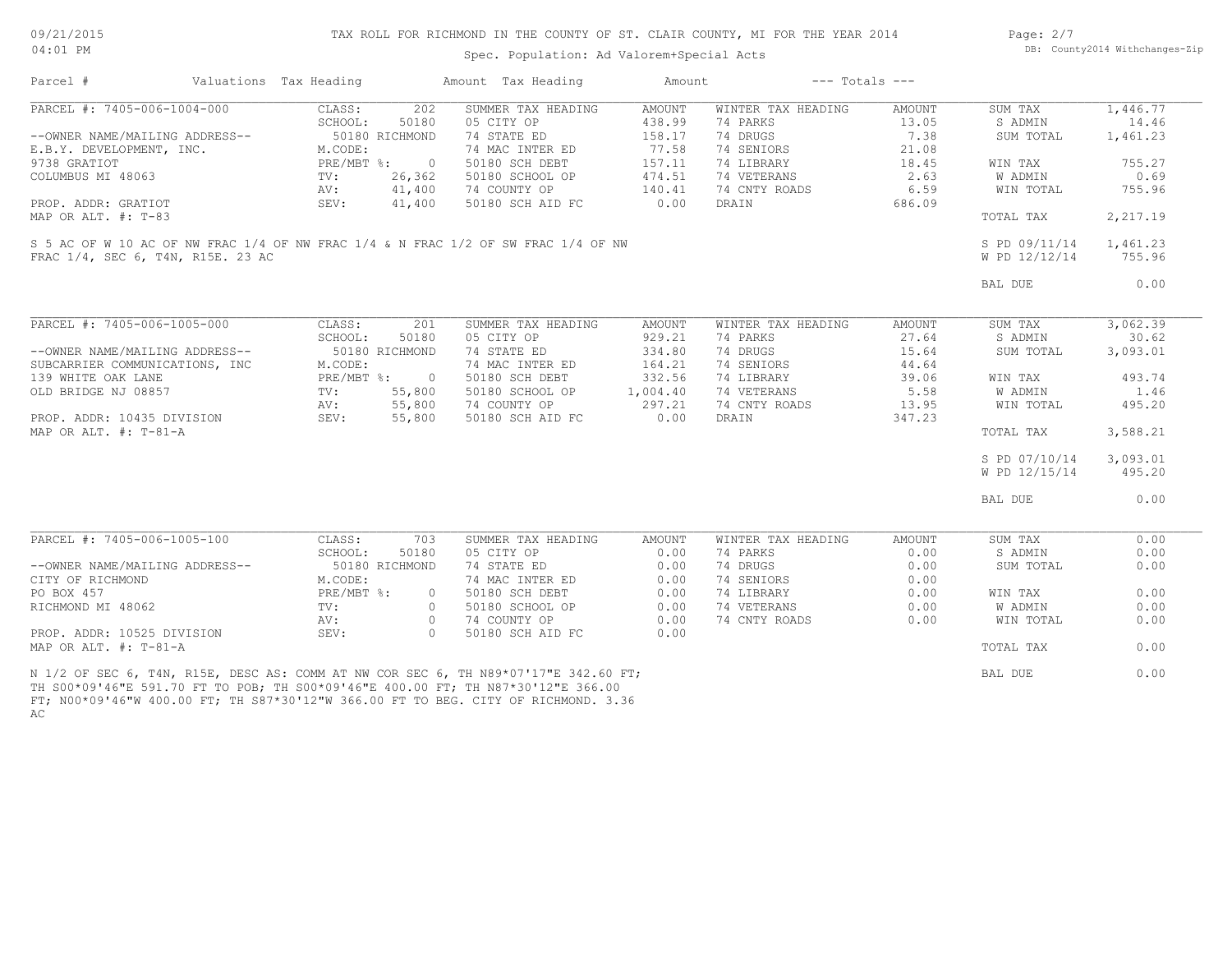09/21/2015 04:01 PM

# TAX ROLL FOR RICHMOND IN THE COUNTY OF ST. CLAIR COUNTY, MI FOR THE YEAR 2014

Page: 3/7 DB: County2014 Withchanges-Zip

Spec. Population: Ad Valorem+Special Acts

| PARCEL #: 7405-031-4001-000<br>CLASS:<br>302<br>SUMMER TAX HEADING<br>AMOUNT<br>2,000.56<br>WINTER TAX HEADING<br>AMOUNT<br>SUM TAX<br>903.28<br>20.00<br>SCHOOL:<br>50180<br>05 CITY OP<br>74 PARKS<br>26.87<br>S ADMIN<br>50180 RICHMOND<br>325.45<br>74 DRUGS<br>15.20<br>--OWNER NAME/MAILING ADDRESS--<br>74 STATE ED<br>SUM TOTAL<br>2,020.56<br>159.63<br>74 SENIORS<br>43.39<br>WINKLE, WALTER<br>M.CODE:<br>74 MAC INTER ED<br>26950 23 MILE ROAD<br>PRE/MBT %: 100<br>323.28<br>74 LIBRARY<br>37.97<br>2,217.39<br>50180 SCH DEBT<br>WIN TAX<br>CHESTERFIELD MI 48051<br>54,243<br>50180 SCHOOL OP<br>0.00<br>74 VETERANS<br>5.42<br>W ADMIN<br>1.42<br>TV:<br>152,600<br>74 COUNTY OP<br>288.92<br>74 CNTY ROADS<br>13.56<br>WIN TOTAL<br>2,218.81<br>AV:<br>152,600<br>0.00<br>PROP. ADDR: DIVISION<br>SEV:<br>50180 SCH AID FC<br>DRAIN<br>2,074.98<br>MAP OR ALT. #:<br>4,239.37<br>TOTAL TAX<br>THAT PART OF W 1/2 OF SW 1/4 LYING S OF A LINE BEG N0*0'20"E 1602 FT FROM SW SEC<br>S PD 09/19/14<br>2,020.56<br>COR; TH N88*47'E 2299.37 FT EXC E 792 FT OF S 825 FT OF SW 1/4 FRAC, SEC 31 T5N,<br>2,218.81<br>W PD 02/17/15<br>R15E, 69.56 AC.<br>0.00<br>BAL DUE<br>PARCEL #: 7405-998-0010-435<br>CLASS:<br>210<br>SUMMER TAX HEADING<br><b>AMOUNT</b><br>WINTER TAX HEADING<br>AMOUNT<br>SUM TAX<br>0.00<br>SCHOOL:<br>05 CITY OP<br>50180<br>0.00<br>74 PARKS<br>0.00<br>S ADMIN<br>0.00<br>74 DRUGS<br>74 STATE ED<br>0.00<br>0.00<br>0.00<br>--OWNER NAME/MAILING ADDRESS--<br>50180 RICHMOND<br>SUM TOTAL<br>0.00<br>74 SENIORS<br>SUBCARRIER COMMUNICATIONS, INC<br>M.CODE:<br>74 MAC INTER ED<br>0.00<br>PRE/MBT %:<br>50180 SCH DEBT<br>0.00<br>74 LIBRARY<br>0.00<br>0.00<br>139 WHITE OAK LANE<br>$\circ$<br>WIN TAX<br>$\Omega$<br>0.00<br>74 VETERANS<br>0.00<br><b>W ADMIN</b><br>0.00<br>OLD BRIDGE NJ 08857<br>TV:<br>50180 SCHOOL OP<br>$\circ$<br>74 COUNTY OP<br>0.00<br>74 CNTY ROADS<br>0.00<br>WIN TOTAL<br>0.00<br>AV:<br>PROP. ADDR: 10435 DIVISION<br>SEV:<br>$\bigcap$<br>50180 SCH AID FC<br>0.00<br>0.00<br>MAP OR ALT. #:<br>TOTAL TAX<br>0.00<br>BUILDING ON LEASED LAND<br>BAL DUE<br>PARCEL #: 7405-999-0001-000<br>CLASS:<br>551<br>SUMMER TAX HEADING<br>WINTER TAX HEADING<br>1,734.25<br>AMOUNT<br>AMOUNT<br>SUM TAX<br>05 CITY OP<br>526.22<br>15.65<br>17.34<br>SCHOOL:<br>50180<br>74 PARKS<br>S ADMIN<br>189.60<br>74 DRUGS<br>8.85<br>--OWNER NAME/MAILING ADDRESS--<br>50180 RICHMOND<br>74 STATE ED<br>SUM TOTAL<br>1,751.59<br>92.99<br>M.CODE:<br>74 MAC INTER ED<br>74 SENIORS<br>25.28<br>DTE ELECTRIC COMPANY<br>DTE ENERGY COMPANY<br>$PRE/MBT$ %:<br>$\overline{0}$<br>188.33<br>74 LIBRARY<br>22.12<br>82.96<br>50180 SCH DEBT<br>WIN TAX<br>568.80<br>74 VETERANS<br>3.16<br>0.82<br>PO BOX 33017<br>TV:<br>31,600<br>50180 SCHOOL OP<br>W ADMIN<br>168.31<br>DETROIT MI 48232<br>31,600<br>74 COUNTY OP<br>74 CNTY ROADS<br>7.90<br>WIN TOTAL<br>83.78<br>AV:<br>SEV:<br>31,600<br>50180 SCH AID FC<br>0.00<br>1,835.37<br>PROP. ADDR: PO BOX 33017<br>TOTAL TAX<br>MAP OR ALT. #:<br>S PD 08/18/14<br>1,751.59<br>83.78<br>W PD 01/19/15<br>PERSONAL PROPERTY<br>0.00<br>BAL DUE<br>PARCEL #: 7405-999-1043-500<br>CLASS:<br>WINTER TAX HEADING<br>0.00<br>251<br>SUMMER TAX HEADING<br>AMOUNT<br>AMOUNT<br>SUM TAX<br>SCHOOL:<br>50180<br>05 CITY OP<br>0.00<br>74 PARKS<br>0.00<br>0.00<br>S ADMIN<br>74 DRUGS<br>0.00<br>--OWNER NAME/MAILING ADDRESS--<br>50180 RICHMOND<br>74 STATE ED<br>0.00<br>0.00<br>SUM TOTAL<br>74 SENIORS<br>AMERICAN MESSAGING SERVICES LLC<br>M.CODE:<br>74 MAC INTER ED<br>0.00<br>0.00<br>PRE/MBT %: 100<br>0.00<br>74 LIBRARY<br>0.00<br>0.00<br>PO BOX 478<br>50180 SCH DEBT<br>WIN TAX<br>COLLEYVILLE TX 76034<br>50180 SCHOOL OP<br>0.00<br>74 VETERANS<br>0.00<br>TV:<br>$\Omega$<br>0.00<br>W ADMIN<br>0.00<br>$\circ$<br>74 COUNTY OP<br>74 CNTY ROADS<br>0.00<br>0.00<br>AV:<br>WIN TOTAL<br>SEV:<br>50180 SCH AID FC<br>0.00<br>PROP. ADDR: 10435 DIVISION<br>$\circ$<br>MAP OR ALT. #:<br>TOTAL TAX<br>0.00 | BAL DUE<br>0.00 | Parcel # | Valuations Tax Heading | Amount Tax Heading | Amount | $---$ Totals $---$ |  |
|---------------------------------------------------------------------------------------------------------------------------------------------------------------------------------------------------------------------------------------------------------------------------------------------------------------------------------------------------------------------------------------------------------------------------------------------------------------------------------------------------------------------------------------------------------------------------------------------------------------------------------------------------------------------------------------------------------------------------------------------------------------------------------------------------------------------------------------------------------------------------------------------------------------------------------------------------------------------------------------------------------------------------------------------------------------------------------------------------------------------------------------------------------------------------------------------------------------------------------------------------------------------------------------------------------------------------------------------------------------------------------------------------------------------------------------------------------------------------------------------------------------------------------------------------------------------------------------------------------------------------------------------------------------------------------------------------------------------------------------------------------------------------------------------------------------------------------------------------------------------------------------------------------------------------------------------------------------------------------------------------------------------------------------------------------------------------------------------------------------------------------------------------------------------------------------------------------------------------------------------------------------------------------------------------------------------------------------------------------------------------------------------------------------------------------------------------------------------------------------------------------------------------------------------------------------------------------------------------------------------------------------------------------------------------------------------------------------------------------------------------------------------------------------------------------------------------------------------------------------------------------------------------------------------------------------------------------------------------------------------------------------------------------------------------------------------------------------------------------------------------------------------------------------------------------------------------------------------------------------------------------------------------------------------------------------------------------------------------------------------------------------------------------------------------------------------------------------------------------------------------------------------------------------------------------------------------------------------------------------------------------------------------------------------------------------------------------------------------------------------------------------------------------------------------------------------------------------------------------------------------------------------------------------------------------------------------------------------------------------------------------------------------------|-----------------|----------|------------------------|--------------------|--------|--------------------|--|
|                                                                                                                                                                                                                                                                                                                                                                                                                                                                                                                                                                                                                                                                                                                                                                                                                                                                                                                                                                                                                                                                                                                                                                                                                                                                                                                                                                                                                                                                                                                                                                                                                                                                                                                                                                                                                                                                                                                                                                                                                                                                                                                                                                                                                                                                                                                                                                                                                                                                                                                                                                                                                                                                                                                                                                                                                                                                                                                                                                                                                                                                                                                                                                                                                                                                                                                                                                                                                                                                                                                                                                                                                                                                                                                                                                                                                                                                                                                                                                                                                                 |                 |          |                        |                    |        |                    |  |
|                                                                                                                                                                                                                                                                                                                                                                                                                                                                                                                                                                                                                                                                                                                                                                                                                                                                                                                                                                                                                                                                                                                                                                                                                                                                                                                                                                                                                                                                                                                                                                                                                                                                                                                                                                                                                                                                                                                                                                                                                                                                                                                                                                                                                                                                                                                                                                                                                                                                                                                                                                                                                                                                                                                                                                                                                                                                                                                                                                                                                                                                                                                                                                                                                                                                                                                                                                                                                                                                                                                                                                                                                                                                                                                                                                                                                                                                                                                                                                                                                                 |                 |          |                        |                    |        |                    |  |
|                                                                                                                                                                                                                                                                                                                                                                                                                                                                                                                                                                                                                                                                                                                                                                                                                                                                                                                                                                                                                                                                                                                                                                                                                                                                                                                                                                                                                                                                                                                                                                                                                                                                                                                                                                                                                                                                                                                                                                                                                                                                                                                                                                                                                                                                                                                                                                                                                                                                                                                                                                                                                                                                                                                                                                                                                                                                                                                                                                                                                                                                                                                                                                                                                                                                                                                                                                                                                                                                                                                                                                                                                                                                                                                                                                                                                                                                                                                                                                                                                                 |                 |          |                        |                    |        |                    |  |
|                                                                                                                                                                                                                                                                                                                                                                                                                                                                                                                                                                                                                                                                                                                                                                                                                                                                                                                                                                                                                                                                                                                                                                                                                                                                                                                                                                                                                                                                                                                                                                                                                                                                                                                                                                                                                                                                                                                                                                                                                                                                                                                                                                                                                                                                                                                                                                                                                                                                                                                                                                                                                                                                                                                                                                                                                                                                                                                                                                                                                                                                                                                                                                                                                                                                                                                                                                                                                                                                                                                                                                                                                                                                                                                                                                                                                                                                                                                                                                                                                                 |                 |          |                        |                    |        |                    |  |
|                                                                                                                                                                                                                                                                                                                                                                                                                                                                                                                                                                                                                                                                                                                                                                                                                                                                                                                                                                                                                                                                                                                                                                                                                                                                                                                                                                                                                                                                                                                                                                                                                                                                                                                                                                                                                                                                                                                                                                                                                                                                                                                                                                                                                                                                                                                                                                                                                                                                                                                                                                                                                                                                                                                                                                                                                                                                                                                                                                                                                                                                                                                                                                                                                                                                                                                                                                                                                                                                                                                                                                                                                                                                                                                                                                                                                                                                                                                                                                                                                                 |                 |          |                        |                    |        |                    |  |
|                                                                                                                                                                                                                                                                                                                                                                                                                                                                                                                                                                                                                                                                                                                                                                                                                                                                                                                                                                                                                                                                                                                                                                                                                                                                                                                                                                                                                                                                                                                                                                                                                                                                                                                                                                                                                                                                                                                                                                                                                                                                                                                                                                                                                                                                                                                                                                                                                                                                                                                                                                                                                                                                                                                                                                                                                                                                                                                                                                                                                                                                                                                                                                                                                                                                                                                                                                                                                                                                                                                                                                                                                                                                                                                                                                                                                                                                                                                                                                                                                                 |                 |          |                        |                    |        |                    |  |
|                                                                                                                                                                                                                                                                                                                                                                                                                                                                                                                                                                                                                                                                                                                                                                                                                                                                                                                                                                                                                                                                                                                                                                                                                                                                                                                                                                                                                                                                                                                                                                                                                                                                                                                                                                                                                                                                                                                                                                                                                                                                                                                                                                                                                                                                                                                                                                                                                                                                                                                                                                                                                                                                                                                                                                                                                                                                                                                                                                                                                                                                                                                                                                                                                                                                                                                                                                                                                                                                                                                                                                                                                                                                                                                                                                                                                                                                                                                                                                                                                                 |                 |          |                        |                    |        |                    |  |
|                                                                                                                                                                                                                                                                                                                                                                                                                                                                                                                                                                                                                                                                                                                                                                                                                                                                                                                                                                                                                                                                                                                                                                                                                                                                                                                                                                                                                                                                                                                                                                                                                                                                                                                                                                                                                                                                                                                                                                                                                                                                                                                                                                                                                                                                                                                                                                                                                                                                                                                                                                                                                                                                                                                                                                                                                                                                                                                                                                                                                                                                                                                                                                                                                                                                                                                                                                                                                                                                                                                                                                                                                                                                                                                                                                                                                                                                                                                                                                                                                                 |                 |          |                        |                    |        |                    |  |
|                                                                                                                                                                                                                                                                                                                                                                                                                                                                                                                                                                                                                                                                                                                                                                                                                                                                                                                                                                                                                                                                                                                                                                                                                                                                                                                                                                                                                                                                                                                                                                                                                                                                                                                                                                                                                                                                                                                                                                                                                                                                                                                                                                                                                                                                                                                                                                                                                                                                                                                                                                                                                                                                                                                                                                                                                                                                                                                                                                                                                                                                                                                                                                                                                                                                                                                                                                                                                                                                                                                                                                                                                                                                                                                                                                                                                                                                                                                                                                                                                                 |                 |          |                        |                    |        |                    |  |
|                                                                                                                                                                                                                                                                                                                                                                                                                                                                                                                                                                                                                                                                                                                                                                                                                                                                                                                                                                                                                                                                                                                                                                                                                                                                                                                                                                                                                                                                                                                                                                                                                                                                                                                                                                                                                                                                                                                                                                                                                                                                                                                                                                                                                                                                                                                                                                                                                                                                                                                                                                                                                                                                                                                                                                                                                                                                                                                                                                                                                                                                                                                                                                                                                                                                                                                                                                                                                                                                                                                                                                                                                                                                                                                                                                                                                                                                                                                                                                                                                                 |                 |          |                        |                    |        |                    |  |
|                                                                                                                                                                                                                                                                                                                                                                                                                                                                                                                                                                                                                                                                                                                                                                                                                                                                                                                                                                                                                                                                                                                                                                                                                                                                                                                                                                                                                                                                                                                                                                                                                                                                                                                                                                                                                                                                                                                                                                                                                                                                                                                                                                                                                                                                                                                                                                                                                                                                                                                                                                                                                                                                                                                                                                                                                                                                                                                                                                                                                                                                                                                                                                                                                                                                                                                                                                                                                                                                                                                                                                                                                                                                                                                                                                                                                                                                                                                                                                                                                                 |                 |          |                        |                    |        |                    |  |
|                                                                                                                                                                                                                                                                                                                                                                                                                                                                                                                                                                                                                                                                                                                                                                                                                                                                                                                                                                                                                                                                                                                                                                                                                                                                                                                                                                                                                                                                                                                                                                                                                                                                                                                                                                                                                                                                                                                                                                                                                                                                                                                                                                                                                                                                                                                                                                                                                                                                                                                                                                                                                                                                                                                                                                                                                                                                                                                                                                                                                                                                                                                                                                                                                                                                                                                                                                                                                                                                                                                                                                                                                                                                                                                                                                                                                                                                                                                                                                                                                                 |                 |          |                        |                    |        |                    |  |
|                                                                                                                                                                                                                                                                                                                                                                                                                                                                                                                                                                                                                                                                                                                                                                                                                                                                                                                                                                                                                                                                                                                                                                                                                                                                                                                                                                                                                                                                                                                                                                                                                                                                                                                                                                                                                                                                                                                                                                                                                                                                                                                                                                                                                                                                                                                                                                                                                                                                                                                                                                                                                                                                                                                                                                                                                                                                                                                                                                                                                                                                                                                                                                                                                                                                                                                                                                                                                                                                                                                                                                                                                                                                                                                                                                                                                                                                                                                                                                                                                                 |                 |          |                        |                    |        |                    |  |
|                                                                                                                                                                                                                                                                                                                                                                                                                                                                                                                                                                                                                                                                                                                                                                                                                                                                                                                                                                                                                                                                                                                                                                                                                                                                                                                                                                                                                                                                                                                                                                                                                                                                                                                                                                                                                                                                                                                                                                                                                                                                                                                                                                                                                                                                                                                                                                                                                                                                                                                                                                                                                                                                                                                                                                                                                                                                                                                                                                                                                                                                                                                                                                                                                                                                                                                                                                                                                                                                                                                                                                                                                                                                                                                                                                                                                                                                                                                                                                                                                                 |                 |          |                        |                    |        |                    |  |
|                                                                                                                                                                                                                                                                                                                                                                                                                                                                                                                                                                                                                                                                                                                                                                                                                                                                                                                                                                                                                                                                                                                                                                                                                                                                                                                                                                                                                                                                                                                                                                                                                                                                                                                                                                                                                                                                                                                                                                                                                                                                                                                                                                                                                                                                                                                                                                                                                                                                                                                                                                                                                                                                                                                                                                                                                                                                                                                                                                                                                                                                                                                                                                                                                                                                                                                                                                                                                                                                                                                                                                                                                                                                                                                                                                                                                                                                                                                                                                                                                                 |                 |          |                        |                    |        |                    |  |
|                                                                                                                                                                                                                                                                                                                                                                                                                                                                                                                                                                                                                                                                                                                                                                                                                                                                                                                                                                                                                                                                                                                                                                                                                                                                                                                                                                                                                                                                                                                                                                                                                                                                                                                                                                                                                                                                                                                                                                                                                                                                                                                                                                                                                                                                                                                                                                                                                                                                                                                                                                                                                                                                                                                                                                                                                                                                                                                                                                                                                                                                                                                                                                                                                                                                                                                                                                                                                                                                                                                                                                                                                                                                                                                                                                                                                                                                                                                                                                                                                                 |                 |          |                        |                    |        |                    |  |
|                                                                                                                                                                                                                                                                                                                                                                                                                                                                                                                                                                                                                                                                                                                                                                                                                                                                                                                                                                                                                                                                                                                                                                                                                                                                                                                                                                                                                                                                                                                                                                                                                                                                                                                                                                                                                                                                                                                                                                                                                                                                                                                                                                                                                                                                                                                                                                                                                                                                                                                                                                                                                                                                                                                                                                                                                                                                                                                                                                                                                                                                                                                                                                                                                                                                                                                                                                                                                                                                                                                                                                                                                                                                                                                                                                                                                                                                                                                                                                                                                                 |                 |          |                        |                    |        |                    |  |
|                                                                                                                                                                                                                                                                                                                                                                                                                                                                                                                                                                                                                                                                                                                                                                                                                                                                                                                                                                                                                                                                                                                                                                                                                                                                                                                                                                                                                                                                                                                                                                                                                                                                                                                                                                                                                                                                                                                                                                                                                                                                                                                                                                                                                                                                                                                                                                                                                                                                                                                                                                                                                                                                                                                                                                                                                                                                                                                                                                                                                                                                                                                                                                                                                                                                                                                                                                                                                                                                                                                                                                                                                                                                                                                                                                                                                                                                                                                                                                                                                                 |                 |          |                        |                    |        |                    |  |
|                                                                                                                                                                                                                                                                                                                                                                                                                                                                                                                                                                                                                                                                                                                                                                                                                                                                                                                                                                                                                                                                                                                                                                                                                                                                                                                                                                                                                                                                                                                                                                                                                                                                                                                                                                                                                                                                                                                                                                                                                                                                                                                                                                                                                                                                                                                                                                                                                                                                                                                                                                                                                                                                                                                                                                                                                                                                                                                                                                                                                                                                                                                                                                                                                                                                                                                                                                                                                                                                                                                                                                                                                                                                                                                                                                                                                                                                                                                                                                                                                                 |                 |          |                        |                    |        |                    |  |
|                                                                                                                                                                                                                                                                                                                                                                                                                                                                                                                                                                                                                                                                                                                                                                                                                                                                                                                                                                                                                                                                                                                                                                                                                                                                                                                                                                                                                                                                                                                                                                                                                                                                                                                                                                                                                                                                                                                                                                                                                                                                                                                                                                                                                                                                                                                                                                                                                                                                                                                                                                                                                                                                                                                                                                                                                                                                                                                                                                                                                                                                                                                                                                                                                                                                                                                                                                                                                                                                                                                                                                                                                                                                                                                                                                                                                                                                                                                                                                                                                                 |                 |          |                        |                    |        |                    |  |
|                                                                                                                                                                                                                                                                                                                                                                                                                                                                                                                                                                                                                                                                                                                                                                                                                                                                                                                                                                                                                                                                                                                                                                                                                                                                                                                                                                                                                                                                                                                                                                                                                                                                                                                                                                                                                                                                                                                                                                                                                                                                                                                                                                                                                                                                                                                                                                                                                                                                                                                                                                                                                                                                                                                                                                                                                                                                                                                                                                                                                                                                                                                                                                                                                                                                                                                                                                                                                                                                                                                                                                                                                                                                                                                                                                                                                                                                                                                                                                                                                                 |                 |          |                        |                    |        |                    |  |
|                                                                                                                                                                                                                                                                                                                                                                                                                                                                                                                                                                                                                                                                                                                                                                                                                                                                                                                                                                                                                                                                                                                                                                                                                                                                                                                                                                                                                                                                                                                                                                                                                                                                                                                                                                                                                                                                                                                                                                                                                                                                                                                                                                                                                                                                                                                                                                                                                                                                                                                                                                                                                                                                                                                                                                                                                                                                                                                                                                                                                                                                                                                                                                                                                                                                                                                                                                                                                                                                                                                                                                                                                                                                                                                                                                                                                                                                                                                                                                                                                                 |                 |          |                        |                    |        |                    |  |
|                                                                                                                                                                                                                                                                                                                                                                                                                                                                                                                                                                                                                                                                                                                                                                                                                                                                                                                                                                                                                                                                                                                                                                                                                                                                                                                                                                                                                                                                                                                                                                                                                                                                                                                                                                                                                                                                                                                                                                                                                                                                                                                                                                                                                                                                                                                                                                                                                                                                                                                                                                                                                                                                                                                                                                                                                                                                                                                                                                                                                                                                                                                                                                                                                                                                                                                                                                                                                                                                                                                                                                                                                                                                                                                                                                                                                                                                                                                                                                                                                                 |                 |          |                        |                    |        |                    |  |
|                                                                                                                                                                                                                                                                                                                                                                                                                                                                                                                                                                                                                                                                                                                                                                                                                                                                                                                                                                                                                                                                                                                                                                                                                                                                                                                                                                                                                                                                                                                                                                                                                                                                                                                                                                                                                                                                                                                                                                                                                                                                                                                                                                                                                                                                                                                                                                                                                                                                                                                                                                                                                                                                                                                                                                                                                                                                                                                                                                                                                                                                                                                                                                                                                                                                                                                                                                                                                                                                                                                                                                                                                                                                                                                                                                                                                                                                                                                                                                                                                                 |                 |          |                        |                    |        |                    |  |
|                                                                                                                                                                                                                                                                                                                                                                                                                                                                                                                                                                                                                                                                                                                                                                                                                                                                                                                                                                                                                                                                                                                                                                                                                                                                                                                                                                                                                                                                                                                                                                                                                                                                                                                                                                                                                                                                                                                                                                                                                                                                                                                                                                                                                                                                                                                                                                                                                                                                                                                                                                                                                                                                                                                                                                                                                                                                                                                                                                                                                                                                                                                                                                                                                                                                                                                                                                                                                                                                                                                                                                                                                                                                                                                                                                                                                                                                                                                                                                                                                                 |                 |          |                        |                    |        |                    |  |
|                                                                                                                                                                                                                                                                                                                                                                                                                                                                                                                                                                                                                                                                                                                                                                                                                                                                                                                                                                                                                                                                                                                                                                                                                                                                                                                                                                                                                                                                                                                                                                                                                                                                                                                                                                                                                                                                                                                                                                                                                                                                                                                                                                                                                                                                                                                                                                                                                                                                                                                                                                                                                                                                                                                                                                                                                                                                                                                                                                                                                                                                                                                                                                                                                                                                                                                                                                                                                                                                                                                                                                                                                                                                                                                                                                                                                                                                                                                                                                                                                                 |                 |          |                        |                    |        |                    |  |
|                                                                                                                                                                                                                                                                                                                                                                                                                                                                                                                                                                                                                                                                                                                                                                                                                                                                                                                                                                                                                                                                                                                                                                                                                                                                                                                                                                                                                                                                                                                                                                                                                                                                                                                                                                                                                                                                                                                                                                                                                                                                                                                                                                                                                                                                                                                                                                                                                                                                                                                                                                                                                                                                                                                                                                                                                                                                                                                                                                                                                                                                                                                                                                                                                                                                                                                                                                                                                                                                                                                                                                                                                                                                                                                                                                                                                                                                                                                                                                                                                                 |                 |          |                        |                    |        |                    |  |
|                                                                                                                                                                                                                                                                                                                                                                                                                                                                                                                                                                                                                                                                                                                                                                                                                                                                                                                                                                                                                                                                                                                                                                                                                                                                                                                                                                                                                                                                                                                                                                                                                                                                                                                                                                                                                                                                                                                                                                                                                                                                                                                                                                                                                                                                                                                                                                                                                                                                                                                                                                                                                                                                                                                                                                                                                                                                                                                                                                                                                                                                                                                                                                                                                                                                                                                                                                                                                                                                                                                                                                                                                                                                                                                                                                                                                                                                                                                                                                                                                                 |                 |          |                        |                    |        |                    |  |
|                                                                                                                                                                                                                                                                                                                                                                                                                                                                                                                                                                                                                                                                                                                                                                                                                                                                                                                                                                                                                                                                                                                                                                                                                                                                                                                                                                                                                                                                                                                                                                                                                                                                                                                                                                                                                                                                                                                                                                                                                                                                                                                                                                                                                                                                                                                                                                                                                                                                                                                                                                                                                                                                                                                                                                                                                                                                                                                                                                                                                                                                                                                                                                                                                                                                                                                                                                                                                                                                                                                                                                                                                                                                                                                                                                                                                                                                                                                                                                                                                                 |                 |          |                        |                    |        |                    |  |
|                                                                                                                                                                                                                                                                                                                                                                                                                                                                                                                                                                                                                                                                                                                                                                                                                                                                                                                                                                                                                                                                                                                                                                                                                                                                                                                                                                                                                                                                                                                                                                                                                                                                                                                                                                                                                                                                                                                                                                                                                                                                                                                                                                                                                                                                                                                                                                                                                                                                                                                                                                                                                                                                                                                                                                                                                                                                                                                                                                                                                                                                                                                                                                                                                                                                                                                                                                                                                                                                                                                                                                                                                                                                                                                                                                                                                                                                                                                                                                                                                                 |                 |          |                        |                    |        |                    |  |
|                                                                                                                                                                                                                                                                                                                                                                                                                                                                                                                                                                                                                                                                                                                                                                                                                                                                                                                                                                                                                                                                                                                                                                                                                                                                                                                                                                                                                                                                                                                                                                                                                                                                                                                                                                                                                                                                                                                                                                                                                                                                                                                                                                                                                                                                                                                                                                                                                                                                                                                                                                                                                                                                                                                                                                                                                                                                                                                                                                                                                                                                                                                                                                                                                                                                                                                                                                                                                                                                                                                                                                                                                                                                                                                                                                                                                                                                                                                                                                                                                                 |                 |          |                        |                    |        |                    |  |
|                                                                                                                                                                                                                                                                                                                                                                                                                                                                                                                                                                                                                                                                                                                                                                                                                                                                                                                                                                                                                                                                                                                                                                                                                                                                                                                                                                                                                                                                                                                                                                                                                                                                                                                                                                                                                                                                                                                                                                                                                                                                                                                                                                                                                                                                                                                                                                                                                                                                                                                                                                                                                                                                                                                                                                                                                                                                                                                                                                                                                                                                                                                                                                                                                                                                                                                                                                                                                                                                                                                                                                                                                                                                                                                                                                                                                                                                                                                                                                                                                                 |                 |          |                        |                    |        |                    |  |
|                                                                                                                                                                                                                                                                                                                                                                                                                                                                                                                                                                                                                                                                                                                                                                                                                                                                                                                                                                                                                                                                                                                                                                                                                                                                                                                                                                                                                                                                                                                                                                                                                                                                                                                                                                                                                                                                                                                                                                                                                                                                                                                                                                                                                                                                                                                                                                                                                                                                                                                                                                                                                                                                                                                                                                                                                                                                                                                                                                                                                                                                                                                                                                                                                                                                                                                                                                                                                                                                                                                                                                                                                                                                                                                                                                                                                                                                                                                                                                                                                                 |                 |          |                        |                    |        |                    |  |
|                                                                                                                                                                                                                                                                                                                                                                                                                                                                                                                                                                                                                                                                                                                                                                                                                                                                                                                                                                                                                                                                                                                                                                                                                                                                                                                                                                                                                                                                                                                                                                                                                                                                                                                                                                                                                                                                                                                                                                                                                                                                                                                                                                                                                                                                                                                                                                                                                                                                                                                                                                                                                                                                                                                                                                                                                                                                                                                                                                                                                                                                                                                                                                                                                                                                                                                                                                                                                                                                                                                                                                                                                                                                                                                                                                                                                                                                                                                                                                                                                                 |                 |          |                        |                    |        |                    |  |
|                                                                                                                                                                                                                                                                                                                                                                                                                                                                                                                                                                                                                                                                                                                                                                                                                                                                                                                                                                                                                                                                                                                                                                                                                                                                                                                                                                                                                                                                                                                                                                                                                                                                                                                                                                                                                                                                                                                                                                                                                                                                                                                                                                                                                                                                                                                                                                                                                                                                                                                                                                                                                                                                                                                                                                                                                                                                                                                                                                                                                                                                                                                                                                                                                                                                                                                                                                                                                                                                                                                                                                                                                                                                                                                                                                                                                                                                                                                                                                                                                                 |                 |          |                        |                    |        |                    |  |
| PERSONAL PROPERTY                                                                                                                                                                                                                                                                                                                                                                                                                                                                                                                                                                                                                                                                                                                                                                                                                                                                                                                                                                                                                                                                                                                                                                                                                                                                                                                                                                                                                                                                                                                                                                                                                                                                                                                                                                                                                                                                                                                                                                                                                                                                                                                                                                                                                                                                                                                                                                                                                                                                                                                                                                                                                                                                                                                                                                                                                                                                                                                                                                                                                                                                                                                                                                                                                                                                                                                                                                                                                                                                                                                                                                                                                                                                                                                                                                                                                                                                                                                                                                                                               |                 |          |                        |                    |        |                    |  |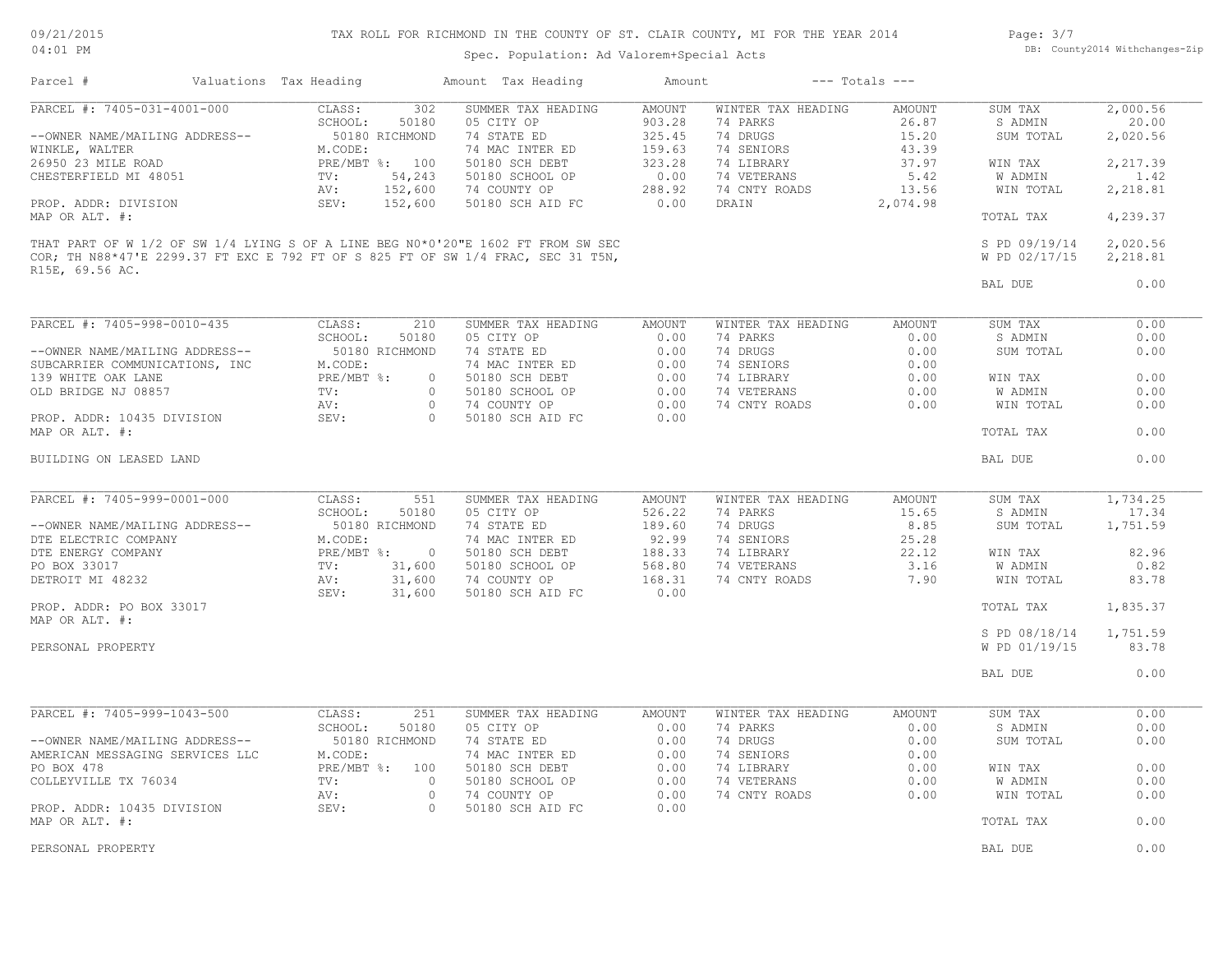# TAX ROLL FOR RICHMOND IN THE COUNTY OF ST. CLAIR COUNTY, MI FOR THE YEAR 2014

# Spec. Population: Ad Valorem+Special Acts

Page: 4/7 DB: County2014 Withchanges-Zip

| TOTAL ALL DISTRICTS | REAL      | (BAL DUE) | PERSONAL | (BAL DUE) | <b>EXEMPT</b> | (BAL DUE) |
|---------------------|-----------|-----------|----------|-----------|---------------|-----------|
| PARCEL COUNT        | 6         |           | 2        |           |               |           |
| TAXABLE VALUE       | 309,812   |           | 31,600   |           | $\circ$       |           |
| ASSESSED VALUE      | 424,000   |           | 31,600   |           | $\Omega$      |           |
| SEV VALUE           | 424,000   |           | 31,600   |           | $\Omega$      |           |
| PRE/MBT TAXABLE     | 139,342   |           | 0        |           | $\circ$       |           |
| N PRE/MBT TAXABLE   | 170,470   |           | 31,600   |           | $\Omega$      |           |
| S 05 CITY OP        | 5,159.14  | 1,169.01  | 526.22   | 0.00      | 0.00          | 0.00      |
| S 74 STATE ED       | 1,858.85  | 421.20    | 189.60   | 0.00      | 0.00          | 0.00      |
| S 74 MAC INTER ED   | 911.74    | 206.59    | 92.99    | 0.00      | 0.00          | 0.00      |
| S 50180 SCH DEBT    | 1,846.45  | 418.39    | 188.33   | 0.00      | 0.00          | 0.00      |
| S 50180 SCHOOL OP   | 3,068.45  | 1,263.60  | 568.80   | 0.00      | 0.00          | 0.00      |
| S 74 COUNTY OP      | 1,650.18  | 373.92    | 168.31   | 0.00      | 0.00          | 0.00      |
| S 50180 SCH AID F   | 0.00      | 0.00      | 0.00     | 0.00      | 0.00          | 0.00      |
| W 74 PARKS          | 153.45    | 0.00      | 15.65    | 0.00      | 0.00          | 0.00      |
| W 74 DRUGS          | 86.81     | 0.00      | 8.85     | 0.00      | 0.00          | 0.00      |
| W 74 SENIORS        | 247.82    | 0.00      | 25.28    | 0.00      | 0.00          | 0.00      |
| W 74 LIBRARY        | 216.85    | 0.00      | 22.12    | 0.00      | 0.00          | 0.00      |
| W 74 VETERANS       | 30.96     | 0.00      | 3.16     | 0.00      | 0.00          | 0.00      |
| W 74 CNTY ROADS     | 77.44     | 0.00      | 7.90     | 0.00      | 0.00          | 0.00      |
| * SP. ASSESSMENTS   | 4,763.63  | 185.60    | 0.00     | 0.00      | 0.00          | 0.00      |
| S ADMIN FEE         | 144.91    | 38.52     | 17.34    | 0.00      | 0.00          | 0.00      |
| <b>W ADMIN FEE</b>  | 8.11      | 0.00      | 0.82     | 0.00      | 0.00          | 0.00      |
| INTEREST            | 231.16    | 231.16    | 0.00     | 0.00      | 0.00          | 0.00      |
| S TOTALS            | 15,056.48 | 4,307.99  | 1,751.59 | 0.00      | 0.00          | 0.00      |
| W TOTALS            | 5,399.47  | 0.00      | 83.78    | 0.00      | 0.00          | 0.00      |
| <b>GRAND TOTALS</b> | 20,455.95 | 4,307.99  | 1,835.37 | 0.00      | 0.00          | 0.00      |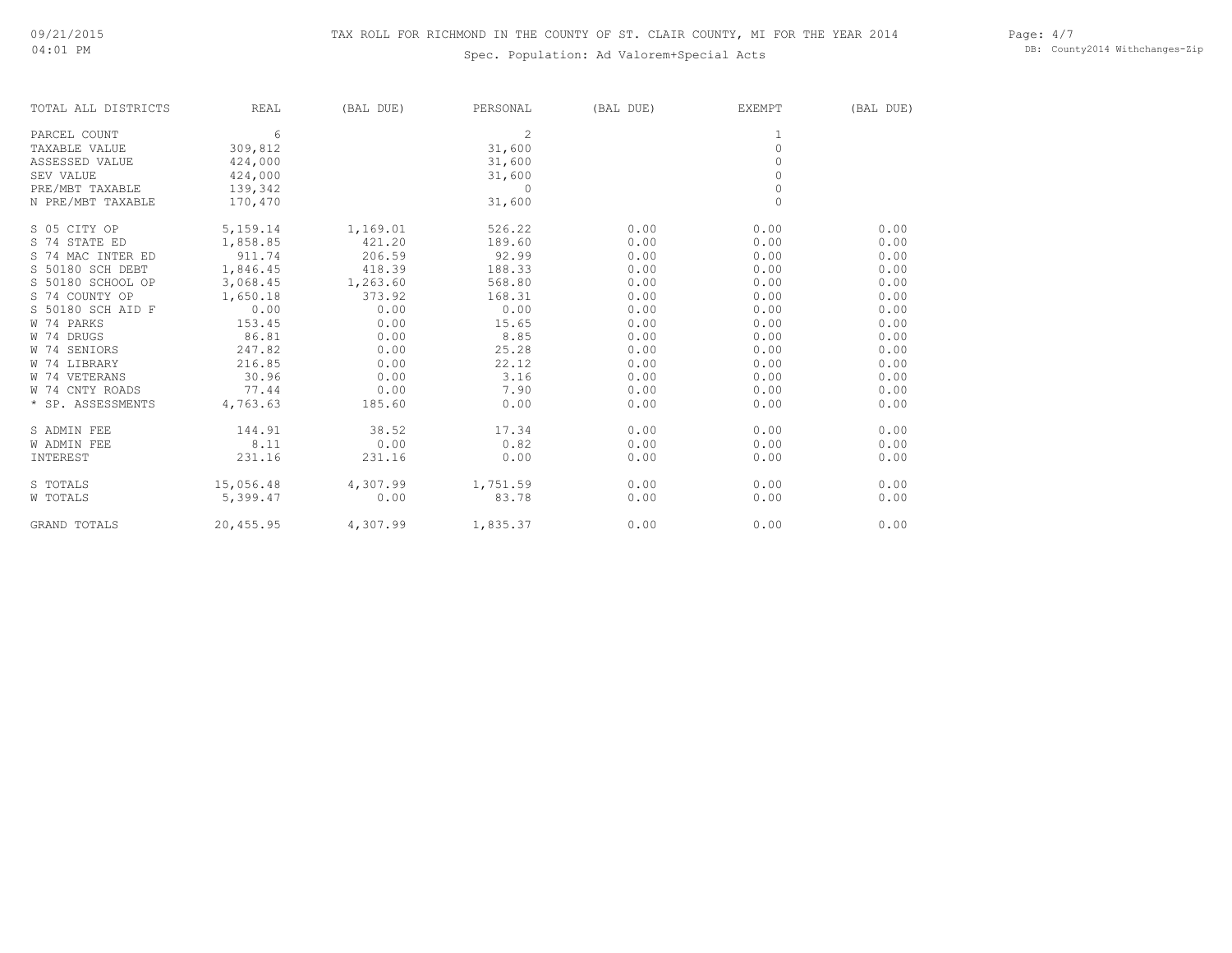# Spec. Population: Ad Valorem+Special Acts

Page: 5/7 DB: County2014 Withchanges-Zip

| TOTAL ALL DISTRICTS | LEASED LAND | (BAL DUE) | TOTAL      | (BAL DUE) |
|---------------------|-------------|-----------|------------|-----------|
| PARCEL COUNT        | 1           |           | 10         |           |
| TAXABLE VALUE       | $\circ$     |           | 341,412    |           |
| ASSESSED VALUE      | $\circ$     |           | 455,600    |           |
| SEV VALUE           | $\circ$     |           | 455,600    |           |
| PRE/MBT TAXABLE     | $\circ$     |           | 139,342    |           |
| NON PRE/MBT TAXABLE | $\Omega$    |           | 202,070    |           |
| S 05 CITY OP        | 0.00        | 0.00      | 5,685.36   | 1,169.01  |
| S 74 STATE ED       | 0.00        | 0.00      | 2,048.45   | 421.20    |
| S 74 MAC INTER ED   | 0.00        | 0.00      | 1,004.73   | 206.59    |
| S 50180 SCH DEBT    | 0.00        | 0.00      | 2,034.78   | 418.39    |
| S 50180 SCHOOL OP   | 0.00        | 0.00      | 3,637.25   | 1,263.60  |
| S 74 COUNTY OP      | 0.00        | 0.00      | 1,818.49   | 373.92    |
| S 50180 SCH AID FC  | 0.00        | 0.00      | 0.00       | 0.00      |
| W 74 PARKS          | 0.00        | 0.00      | 169.10     | 0.00      |
| W 74 DRUGS          | 0.00        | 0.00      | 95.66      | 0.00      |
| W 74 SENIORS        | 0.00        | 0.00      | 273.10     | 0.00      |
| W 74 LIBRARY        | 0.00        | 0.00      | 238.97     | 0.00      |
| W 74 VETERANS       | 0.00        | 0.00      | 34.12      | 0.00      |
| W 74 CNTY ROADS     | 0.00        | 0.00      | 85.34      | 0.00      |
| * SP. ASSESSMENTS   | 0.00        | 0.00      | 4,763.63   | 185.60    |
| S ADMIN FEE         | 0.00        | 0.00      | 162.25     | 38.52     |
| <b>W ADMIN FEE</b>  | 0.00        | 0.00      | 8.93       | 0.00      |
| INTEREST            | 0.00        | 0.00      | 231.16     | 231.16    |
| S TOTALS            | 0.00        | 0.00      | 16,808.07  | 4,307.99  |
| W TOTALS            | 0.00        | 0.00      | 5,483.25   | 0.00      |
| <b>GRAND TOTALS</b> | 0.00        | 0.00      | 22, 291.32 | 4,307.99  |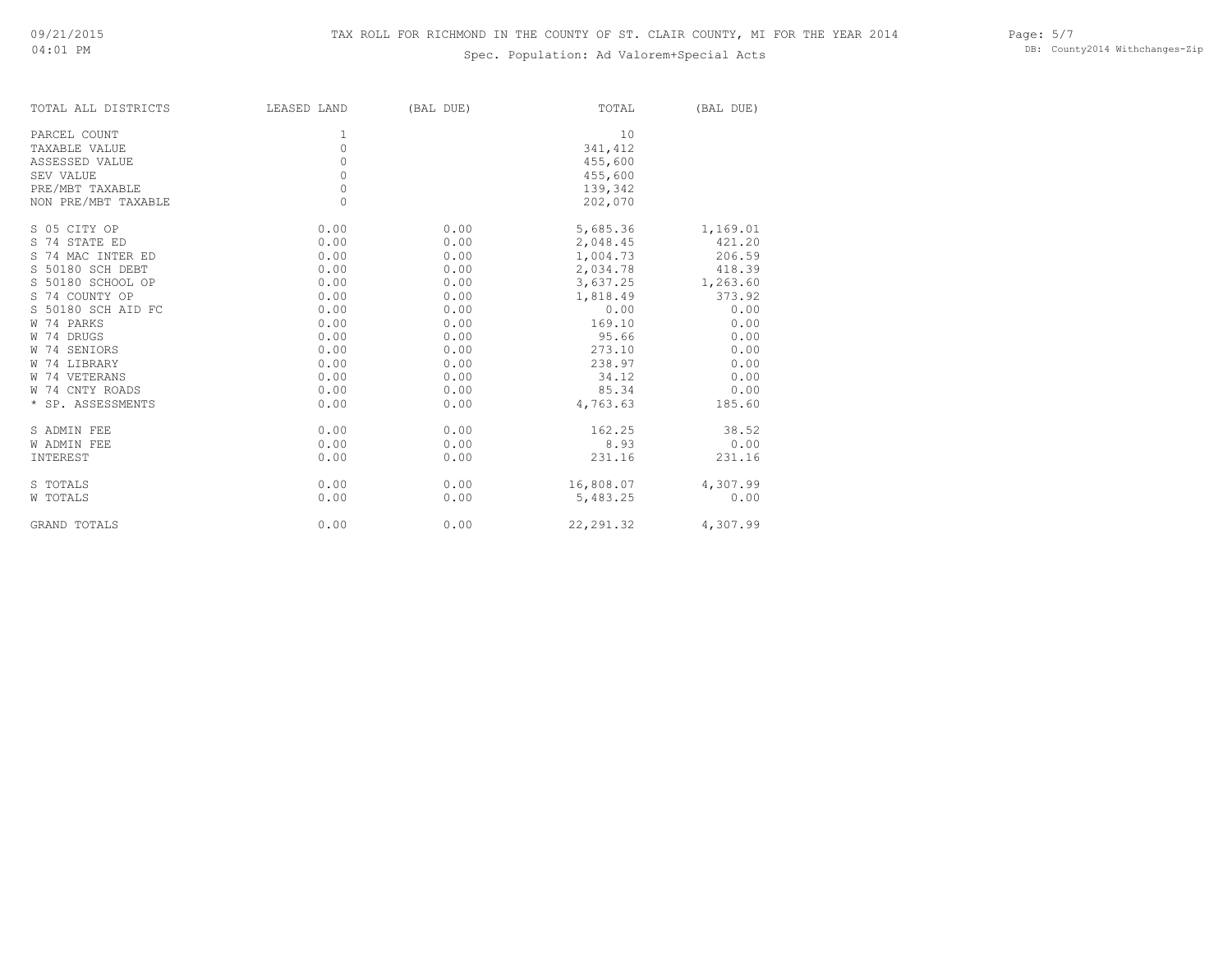04:01 PM

# Spec. Population: Ad Valorem+Special Acts

Page: 6/7 DB: County2014 Withchanges-Zip

| SCHOOL DISTRICT 50180    | UNIT 05<br>REAL | PERSONAL       | <b>EXEMPT</b> | LEASED LAND | TOTAL      |
|--------------------------|-----------------|----------------|---------------|-------------|------------|
| PARCEL COUNT             | 6               | $\overline{2}$ |               |             | 10         |
| TAXABLE VALUE            | 309,812         | 31,600         | $\Omega$      | $\Omega$    | 341,412    |
| ASSESSED VALUE           | 424,000         | 31,600         |               |             | 455,600    |
| SEV VALUE                | 424,000         | 31,600         | 0             | $\Omega$    | 455,600    |
| PRE/MBT TAXABLE          | 139,342         | $\Omega$       | $\Omega$      | $\Omega$    | 139,342    |
| NON PRE/MBT TAXABLE      | 170,470         | 31,600         | $\Omega$      | $\Omega$    | 202,070    |
| 05 CITY OP<br>(S)        | 5,159.14        | 526.22         | 0.00          | 0.00        | 5,685.36   |
| 74 STATE ED<br>(S)       | 1,858.85        | 189.60         | 0.00          | 0.00        | 2,048.45   |
| 74 MAC INTER ED<br>(S)   | 911.74          | 92.99          | 0.00          | 0.00        | 1,004.73   |
| 50180 SCH DEBT<br>(S)    | 1,846.45        | 188.33         | 0.00          | 0.00        | 2,034.78   |
| 50180 SCHOOL OP<br>(S)   | 3,068.45        | 568.80         | 0.00          | 0.00        | 3,637.25   |
| 74 COUNTY OP<br>(S)      | 1,650.18        | 168.31         | 0.00          | 0.00        | 1,818.49   |
| 50180 SCH AID FC<br>(S)  | 0.00            | 0.00           | 0.00          | 0.00        | 0.00       |
| 74 PARKS<br>(W)          | 153.45          | 15.65          | 0.00          | 0.00        | 169.10     |
| 74 DRUGS<br>(W)          | 86.81           | 8.85           | 0.00          | 0.00        | 95.66      |
| 74 SENIORS<br>(W)        | 247.82          | 25.28          | 0.00          | 0.00        | 273.10     |
| 74 LIBRARY<br>(W)        | 216.85          | 22.12          | 0.00          | 0.00        | 238.97     |
| 74 VETERANS<br>(W)       | 30.96           | 3.16           | 0.00          | 0.00        | 34.12      |
| 74 CNTY ROADS<br>(W)     | 77.44           | 7.90           | 0.00          | 0.00        | 85.34      |
| SP. ASSESSMENTS<br>$(*)$ | 4,763.63        | 0.00           | 0.00          | 0.00        | 4,763.63   |
| (S) ADMIN FEE            | 144.91          | 17.34          | 0.00          | 0.00        | 162.25     |
| (W) ADMIN FEE            | 8.11            | 0.82           | 0.00          | 0.00        | 8.93       |
| INTEREST                 | 231.16          | 0.00           | 0.00          | 0.00        | 231.16     |
| (S) TOTALS               | 15,056.48       | 1,751.59       | 0.00          | 0.00        | 16,808.07  |
| (W) TOTALS               | 5,399.47        | 83.78          | 0.00          | 0.00        | 5,483.25   |
| <b>GRAND TOTALS</b>      | 20,455.95       | 1,835.37       | 0.00          | 0.00        | 22, 291.32 |